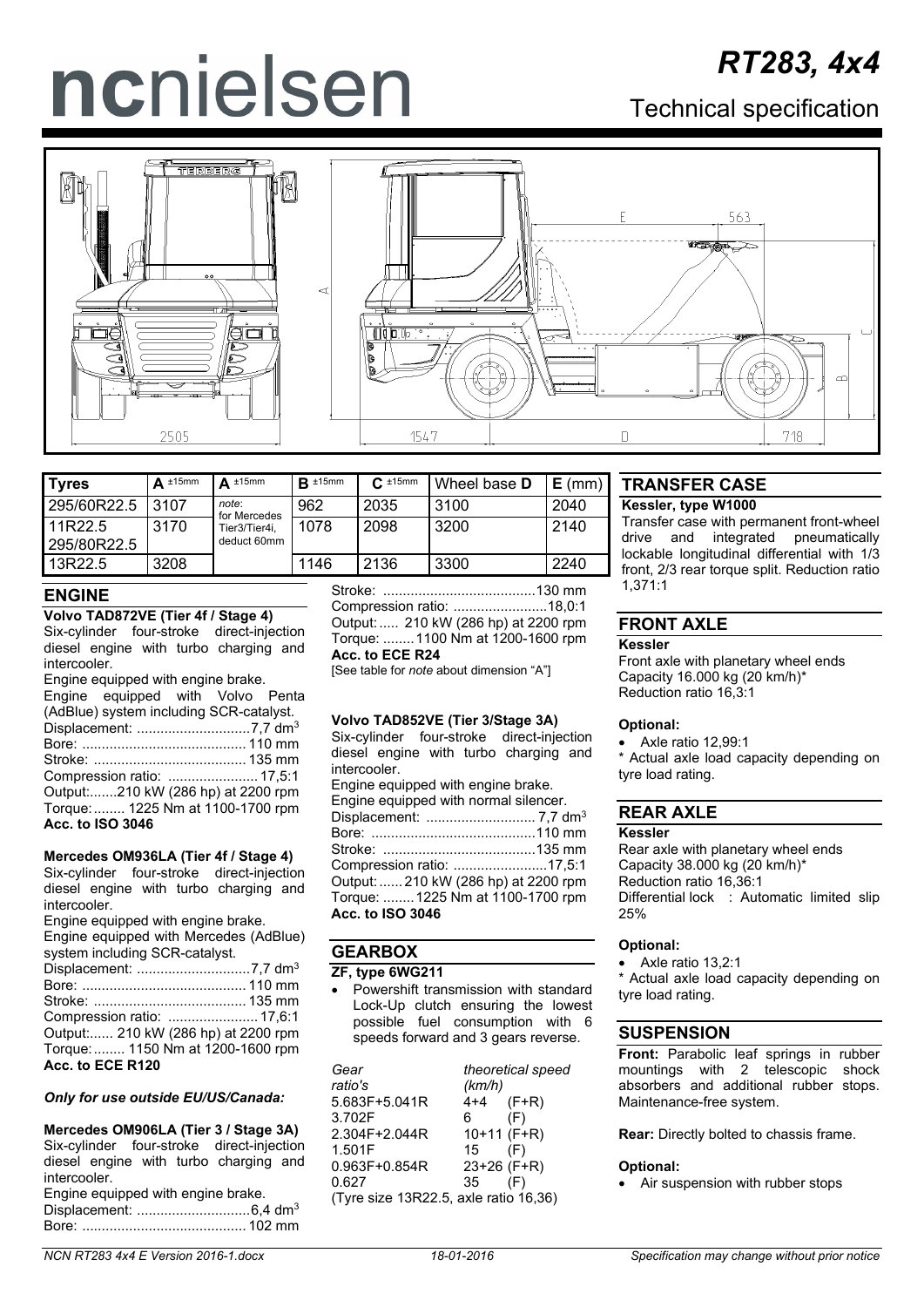

### **RIMS AND TYRES**

**Tyres:** 13R22.5 (6 pieces) **Rims:** 10 stud disc wheels 22.5 x 9.0

# **STEERING SYSTEM**

Fully hydrostatic orbitrol steering system with priority valve and double acting steering cylinders.

Emergency steering property.

Steering wheel fully adjustable in height and angle.

Steering wheel diameter 350 mm

| Turning circle over front bumper* (m) |               |            |  |  |
|---------------------------------------|---------------|------------|--|--|
| Wheelbase                             | <b>Driver</b> | Non driver |  |  |
| [mm]                                  | side          | side       |  |  |
| 3100                                  | 13.190        | 12.750     |  |  |
| 3200                                  | 13.460        | 13.020     |  |  |
| 3300                                  | 13.730        | 13.290     |  |  |
| 3500                                  | 14.270        | 13.830     |  |  |
| * Tyres 13R22.5                       |               |            |  |  |

# **5th WHEEL**

**2" Terberg cast steel plate**

Technical capacity 36.000 kg.

Lifting capacity 35.000 kg\*.

Pneumatic unlocking of 5<sup>th</sup> wheel, operated from cabin.

Indicator light for positive locking inside the cabin.

Fully welded extremely strong and stable lifting frame construction.

All rotating points equipped with generously sized oscillating bearings.

### **Optional:**

- $3.5$ "  $5$ <sup>th</sup> wheel
- Cardanic mounted 5<sup>th</sup> wheel (2" or 3,5")

\*Actual lifting capacity depending on tyre load ratings, vehicle speeds and 5<sup>th</sup> wheel height.

# **HYDRAULIC SYSTEM**

Engine driven load sensing hydraulic pump for steering and lifting 5th wheel plate, directly mounted to gearbox, with priority valve for the steering system. Hydraulic oil tank protected mounted inside the chassis frame.

Tank capacity 105 dm3.

Working pressure 230 bar.

2 heavy-duty hydraulic single stage, double acting lift rams

# **CHASSIS**

Heavy Duty, torsional stiff, fully welded construction.

Air reservoirs and fuel tank protected mounted inside the chassis, fully bolted access steps with anti-slip surface integrated in chassis.

Towing pin for 40 and 50 mm tow hitches at front and rear of chassis.

 $\equiv$  ncnielsen

+45 99 83 83 83

nc-nielsen dk

info@nc-nielsen.dk

Full air brake system with split front- and rear axle circuits.

Front axle with Simplex wedge-drum brake system. Rear axle with high capacity twin jaw dry disc brake system. Automatic slack adjusters front and rear. Air reservoirs:  $2 \times 40$  dm<sup>3</sup>,  $1 \times 30$  dm<sup>3</sup>. Total 110 dm $3$ .

2 Line trailer brake system mounted on rear side of cabin, with yellow and red spiral hoses with gladhands.

Air dryer with integrated air pressure regulator.

Brake cylinders: Front axle diaphragm only. Spring brake cylinders on rear axle. Brake pressure: 7,8 – 8,5 bar.

### **FUEL TANK**

Capacity  $200 \text{ dm}^3$  and integrated with hydraulic tank.

### **COOLING SYSTEM**

Fin and tube type radiator of heavy-duty construction mounted on rubber silent blocks with separate air to air transmission oil cooler and engine intercooler all mounted side by side.

# **EXHAUST**

Silencer with vertical pipe. Exhaust system in critical area protected with steel grille.

# **ELECTRICAL SYSTEM**

24 Volt negative earth. Alternator (T4f) :28V/100A (110A Volvo)<br>Batteries :2 x 12 Volt / 140 Ah :2 x 12 Volt / 140 Ah<br>:5.5 kW (T4f) Starter motor Fuses and relays mounted in central electrical box.<br>Can-Bus sy system allowing multiple options/flexibility and easy fault tracing. All wiring with code numbers and easy<br>readable/visible mounted in easily readable/visible mounted in easily accessible electrical box.

7 pin SAE socket at rear of cab for trailer connection (DIN ISO 1185).

### **LIGHTING**

H4 head lights with dipped and main beam and direction indicators. LED rear lights on rear of chassis, with direction indicators and brake lights. 5<sup>th</sup> wheel floodlight behind cabin. Mounting for rotating beacon light. Interior light in cabin with integrated spotlight.

### **CABIN**

1 person - left hand drive position. With 180º swivelling seat.

# *Dimensions inside:*

nc-nielsen.no

 $\equiv$  ncnielsen

+47 67 91 99 00

info@nc-nielsen.no

- width : 1520 mm
- length : 1670 mm
- height : 1660 mm

Cabin construction of overdimensioned strong steel profiles to comply to latest Rops/Fops regulations.<br>Cab comfortable mounted

Cab comfortable mounted on 3 anti-vibration mounts.

Entrance to cab by rear sliding door with rubber mounted window pane.

Vertical electric sliding window at driver's side with "Comfort" control.

Cabin can be tilted with hydraulic hand pump to 73°

Large windows for excellent visibility.

All window panes safety glass and tinted. Front windowpane layered with a total thickness of 6,76 mm

Noise insulation exceeds international standards.

ISRI driver's seat with air suspension and fully adjustable, mounted on a 180° swivelling seat assembly for easy entrance/exit to/from driver's position. Swivelling seat assembly equipped with 2 brake pedals and 1 accelerator pedal.

Demister/heater with 3 speed blower, recirculation system and all around demisting including 4 adjustable outlet louvers.

### *Side dashboard:*

- Parking brake lever.
- Heater controls.
- Switches for:
- lanition
- Wiper rear
- Differential lock transfer case
- Work light(s)
- ∗ Hazard lights
- ∗ Lighting

### *Steering console:*

- Steering wheel fully adjustable in height and angle.
- Combi switch for:
- Direction indicators
- Wiper front 2 speed
- ∗ High/low beam + head lights flasher
- ∗ Horn
- Gearbox selector
- Switches for:
	- ∗ 5th wheel high/low
	- 5<sup>th</sup> wheel unlocking
	- Unlocking swivelling seat
	- Electrically operated driver side window with "Comfort" control.
- Terberg Driver Information Module connected to the CAN-Bus system



islyft.is



nc-nielsen.se

+46 31 53 64 30 info@nc-nielsen.se